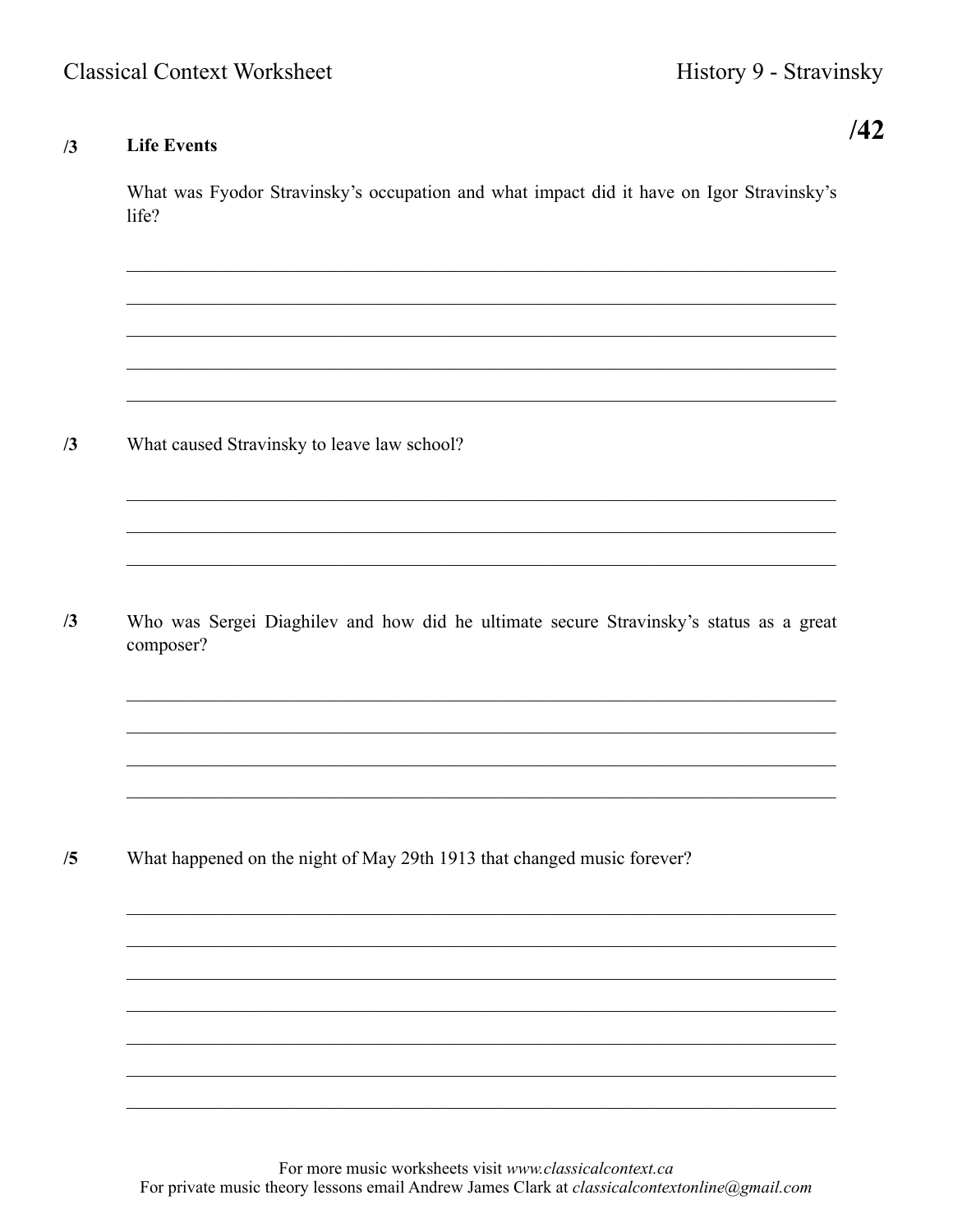## **Classical Context Worksheet**

## **Musical Contributions and Style**  $/5$

Name five different musical styles that Stravinsky composed in throughout his life.

| ∍<br>Ź.                   |  |
|---------------------------|--|
| 3.                        |  |
| 4.                        |  |
| ς<br>$\bm{\mathcal{C}}$ . |  |

Define *primitivism*. Explain why we use this term when discussing the musical style of  $/5$ Stravinsky's Rite of Spring.

Provide a brief synopsis of the Rite of Spring.  $/5$